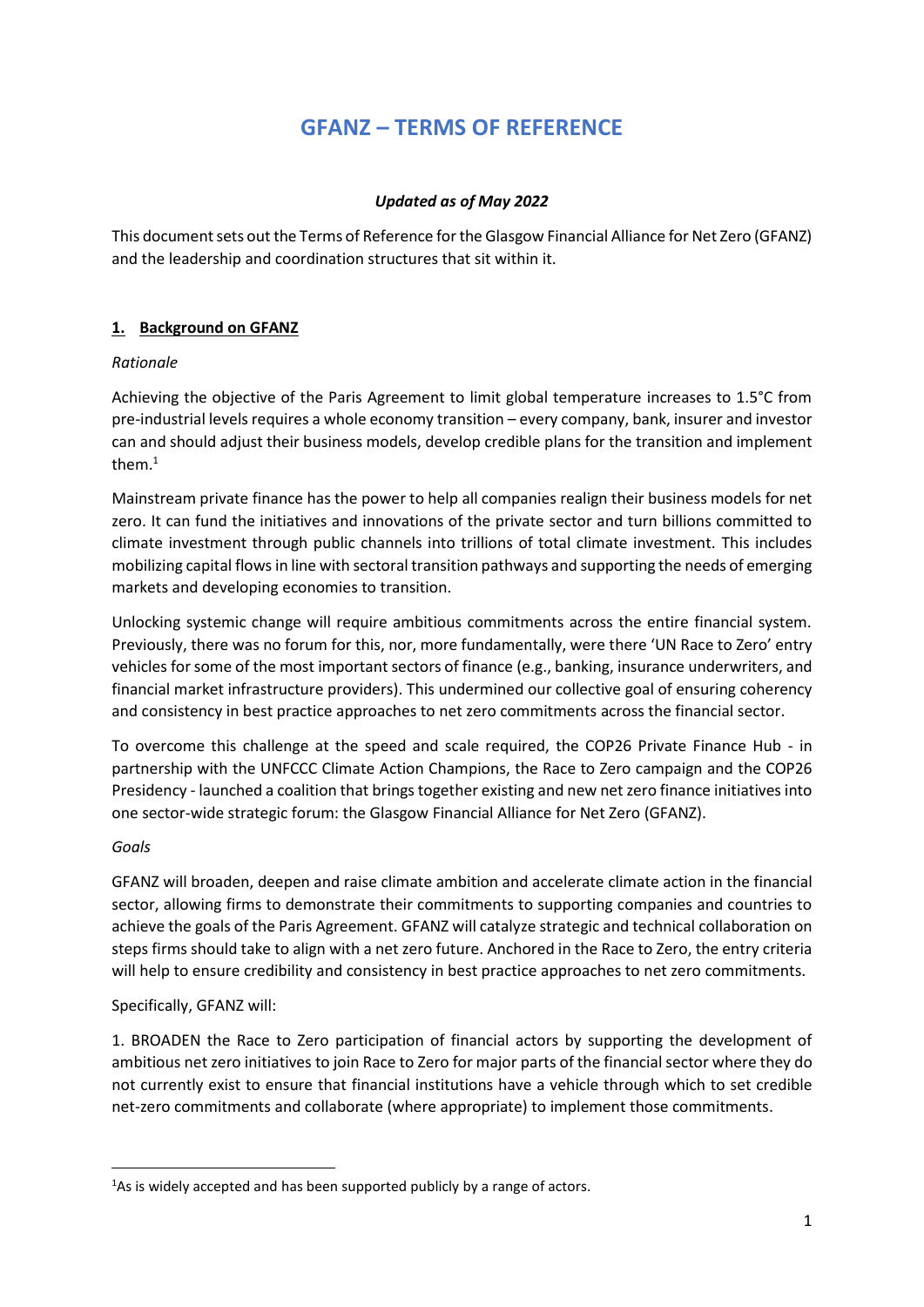2. RAISE AMBITION by promoting robust targets and transition plans.

3. FACILITATE BEST PRACTICE APPROACHES across the sector to support the economy-wide transition needed to achieve net zero. GFANZ will bring together existing sector-specific net-zero alliances and Race to Zero partners into a holistic and coherent framework. It will leverage rather than replicate existing coalitions and workstreams.

4. SUPPORT technical collaboration on substantive and cross-cutting issues that will help mobilize investment, lending and underwriting towards net zero (e.g., relating to the mobilization of capital flows in line with sectoral transition pathways and to support the needs of emerging markets and developing economies to transition). It will also elevate and highlight best practices and insights emerging from sector-specific alliances.

5. SHOWCASE the collective efforts and achievements of the sector and of individual firms taking the most ambitious climate actions. GFANZ will show that the financial system is spearheading the transition to a sustainable, zero carbon future and supports progressive policy to unlock further action, completing the virtuous cycle of investment for net zero.

### *Legacy*

GFANZ, launched on Earth Day 2021 under the COP26 Presidency, is intended to be an organization that will support the financial sector's efforts to fund the transition to a net zero global economy. Supported by the UNFCCC's Race to Zero architecture, GFANZ will continue to be a strategic forum for the financial sector to progress and accelerate the transition to a net zero economy, which is necessary for the financial sector to achieve its own net zero goals.

### *Membership and entry criteria*

To ensure credibility and consistency, GFANZ membership is open to any firm meeting the published entry criteria (and who becomes a member) of the relevant sector-specific alliances, which in turn adhere to the minimum commitment requirements for participation in the UNFCCC's Race to Zero campaign (reviewed annually in consultation with sector-specific alliances). Financial institutions are therefore members of GFANZ through the relevant sector-specific net-zero alliance.<sup>2</sup> Entry criteria are set by the sector-specific alliances, on an objective and non-discriminatory basis, in coordination with the Race to Zero.

### *Sector-specific alliances*

GFANZ is united with the sector-specific alliances and the organizations that run them in a shared goal to support and enable the financial sector to make the progress necessary by 2030 to achieve a net-zero world by 2050.

GFANZ seeks to strengthen collaboration mechanisms between finance sector-specific alliances in order to build on the work already undertaken by the alliances and their supporting organizations, support cross-fertilization and collaboration, and to help avoid duplication of work. In this way, GFANZ aims to:

a. Be a strategic forum for facilitating collaboration across sector-specific alliances within the finance industry going forward; and

 $<sup>2</sup>$  All of the sector-specific alliances will be listed and guidance on how to join them will be provided in a</sup> prominent location on [www.gfanzero.com](http://www.gfanzero.com/)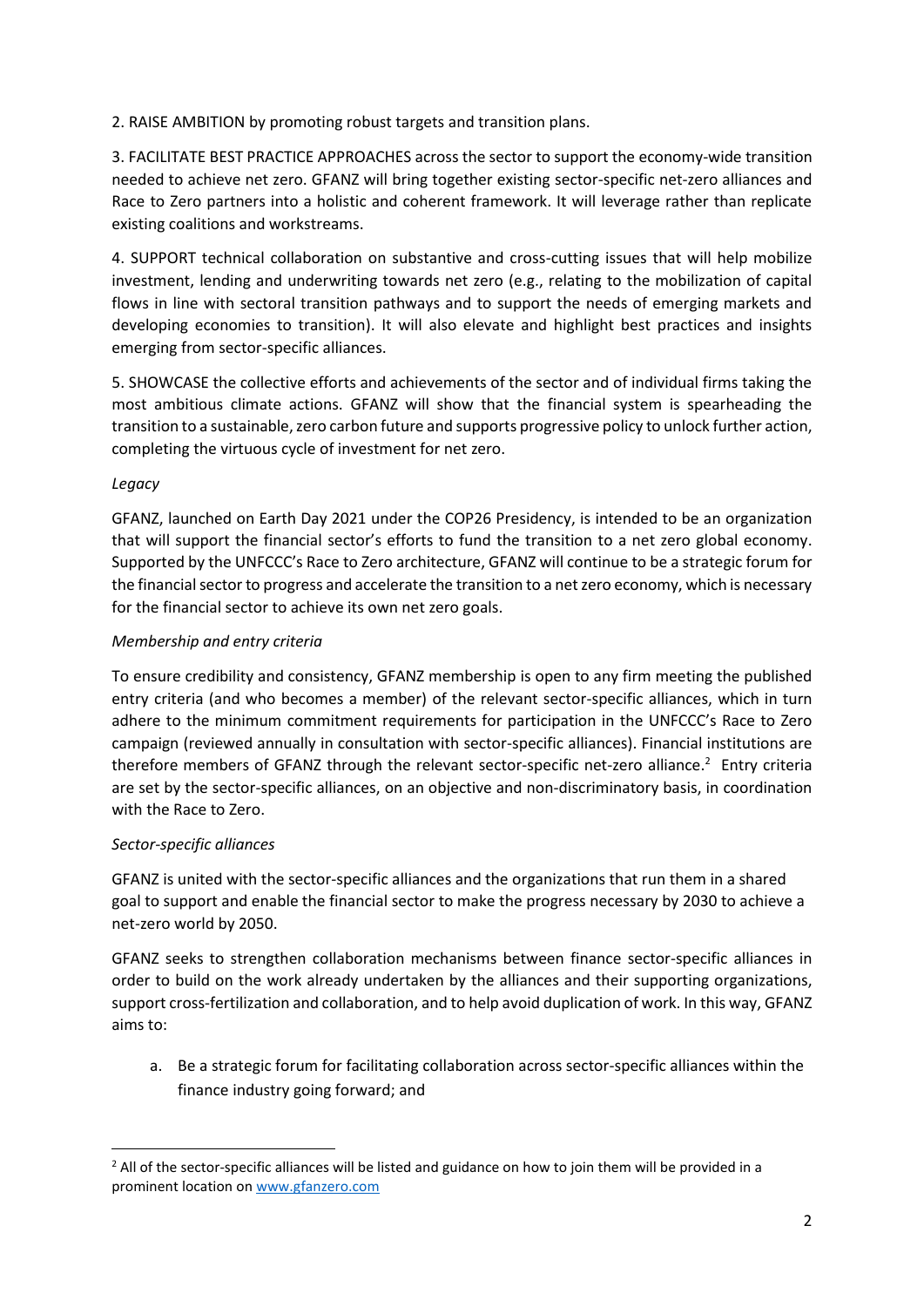b. Support the economy-wide transition to net zero by convening practitioner-led workstreams focused on elevating cross-sector best practices and challenges around three strategic pillars: implementation, mobilization, and policy engagement.

GFANZ and the sector-specific alliances will collaborate closely to achieve this. GFANZ workstreams will seek to elevate and leverage, rather than duplicate, the work of sector-specific alliances. The workstreams will accelerate cross-fertilization and problem-solving in areas common across the financial sector. Annual priorities will be shared with the sector-specific alliances for consultation ahead of Principals' approval, and any draft outputs as appropriate.

GFANZ will seek to promote the sector-specific alliances in its communications and to mobilize the financial system to commit to net zero by encouraging membership of its constituent alliances.

Any GFANZ materials referencing sector-specific alliances and/or networks will be shared with relevant teams prior to publication (and *vice versa,* sector-specific alliance-related and networkrelated materials will be shared with the GFANZ Secretariat ahead of publication), where appropriate, provided that such materials shall not include any sensitive non-public information. Regular update calls between GFANZ and alliance secretariats and their communications teams will be held to facilitate mutual information sharing and transparency on upcoming priorities and communications (where appropriate). GFANZ will seek to ensure that the sector-specific alliances are consulted on all developments relating to GFANZ's structure, governance, operation, strategy, or work plans that would materially affect the sector-specific alliances.

Entry criteria and requirements remain the responsibility of the sector-specific alliances, according to their own decision-making and governance structures.

# *Secretariat*

The GFANZ Secretariat function will be provided by representatives of the GFANZ Leadership Team (GFANZ Co-Chairs, Vice Chair, and a High-Level Climate Champion) in collaboration with representatives of the High-Level Climate Champions. Specific responsibilities of the Secretariat include overseeing the smooth functioning of GFANZ and its coordinating structures, including the delivery of agreed objectives in accordance with the strategic direction provided by the Principals Group. The Secretariat is empowered to make operational decisions as a matter of course, while strategic decisions remain the responsibility of the Principals Group and / or the GFANZ Leadership Team as appropriate. The GFANZ Secretariat will take responsibility for the administrative tasks associated with coordinating across sector-specific alliances.

# **2. Principals Group**

### *Role*

GFANZ will be led by a Principals Group comprising CEOs from financial institutions that have joined a sector-specific alliance anchored in the Race to Zero and who can provide connectivity to their sectorspecific alliance. The Principals Group will also include the GFANZ Leadership Team. The Group will meet approximately once each quarter.

The Principals Group will:

1. Set the strategic direction and priorities of GFANZ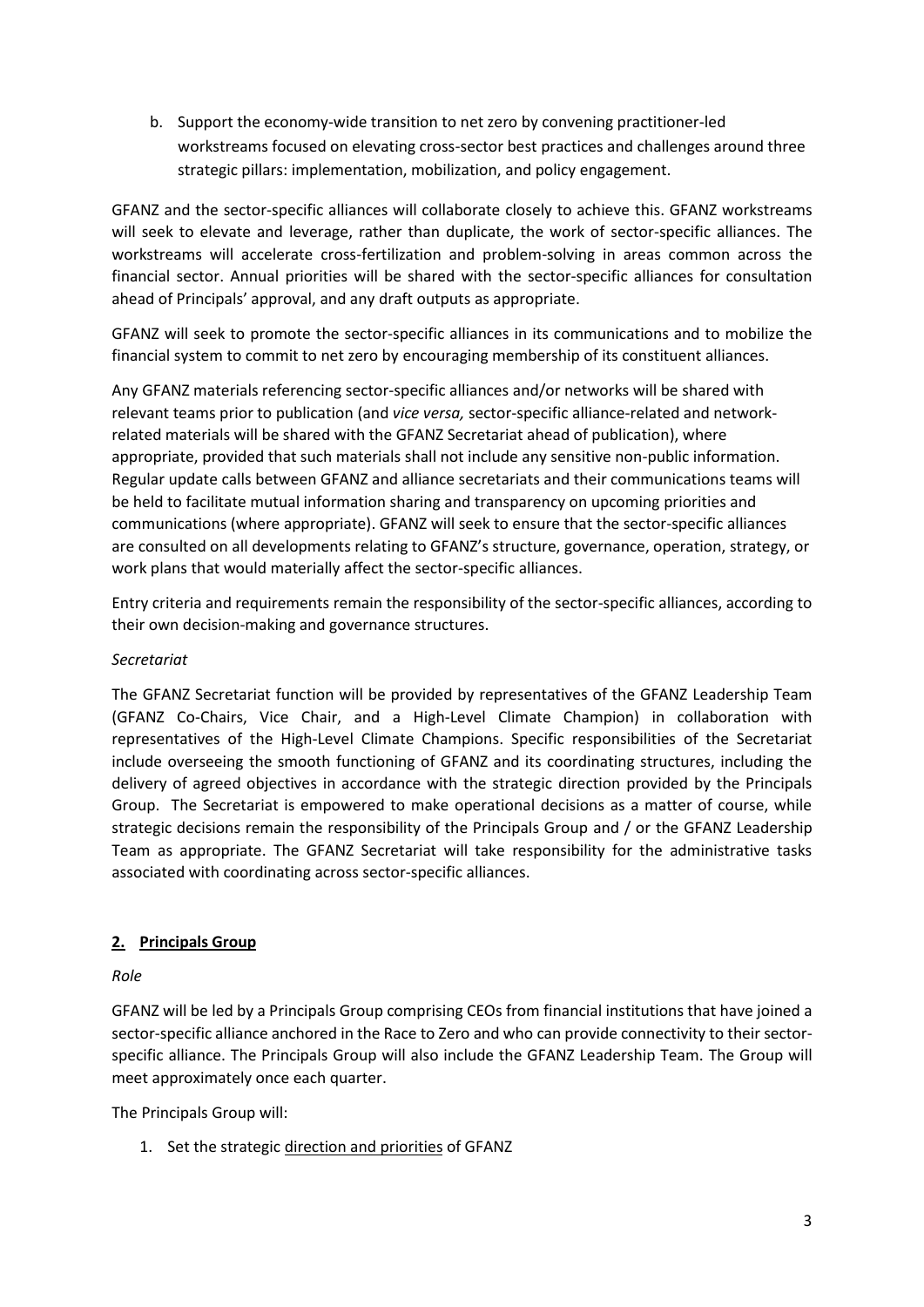- 2. Monitor progress (e.g., by cascading recruitment updates from sector-specific alliances, or receiving updates on any technical work)
- 3. Provide a forum for strategic coordination of campaigns, approval of workplans, elevation of common challenges and opportunities, and maximization of real economy impact
- 4. Guide technical work to progress implementation and make decisions where appropriate (e.g., to establish CEO-chaired workstreams to progress deliverables, endorse or publish materials or recommendations) – taking into account recommendations of the Steering Group and the Advisory Panel
- 5. Promote net-zero alliances, commitments and progress among peers, policy makers and clients/investees
- 6. Demonstrate leadership action (e.g., producing transition strategies and mobilizing finance) and help to support ongoing recruitment into GFANZ.

### *Member responsibilities*

Members of the Principals Group are expected to:

- provide strategic advice, insights, and support to the Principals Group
- to the extent possible, consider and communicate views of their sector-specific alliance and wider industry alongside their firm's own views, particularly regarding any proposed GFANZ publications, statements, or recommendations
- share their firm's expertise and experience and, where appropriate, draw on their firm's resources as necessary to support the work of GFANZ, the Principals Group, the Steering Group, and any relevant workstreams
- take actions in support of the GFANZ objectives, including publicly demonstrating senior engagement and commitment to the net zero transition, ensuring their own firm's progress, acting as a role model, raising education and awareness of the finance sector's actions and commitments, and galvanizing their peer groups into raising ambition and supporting the Race to Zero and GFANZ

In view of the importance attached to the seniority and influence of individuals represented on the Principals Group, alternates may only attend meetings in exceptional circumstances with the prior agreement of a Principals Group Co-Chair.

### *CEO Workstreams*

To complement the sector-specific work of GFANZ member alliances and wider climate action partners, the Principals Group may establish workstreams on specific areas. These will typically be owned by one or more Principals Group members and will engage with an appropriate cross-section of stakeholders and experts to maximize robustness and raise awareness and engagement and may produce material in accordance with GFANZ governance procedures.

### *Governance*

GFANZ will specify the governance process by which any report is produced.

Formal Principals Group GFANZ recommendations or reports will be subject to the review and approval of the Principals Group, taking into account any recommendations from the Steering Group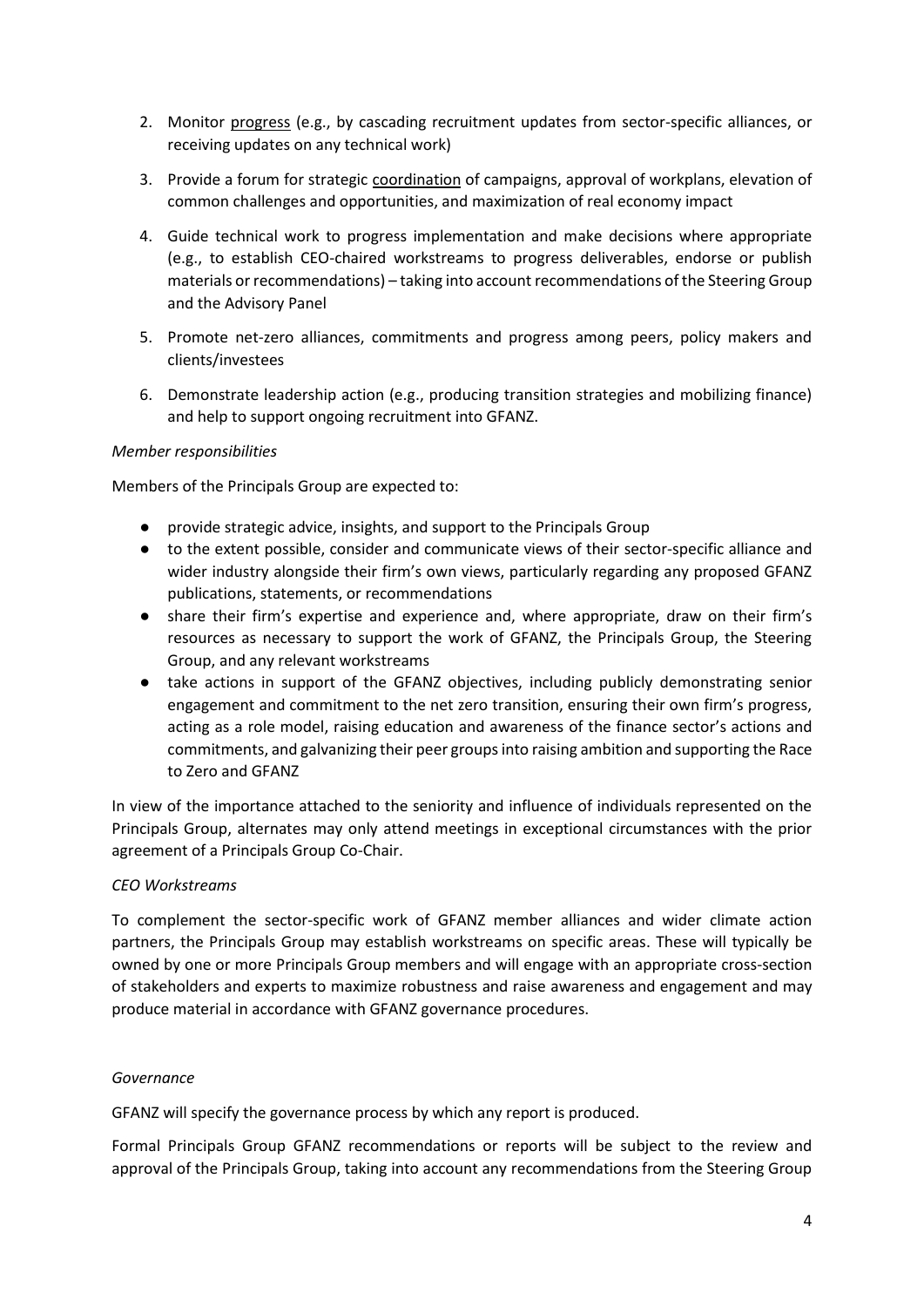and Advisory Panel. The Principals Group will primarily operate on the basis of consensus. The Principals Group quorum is two-thirds of members, including (in the judgment of the Principals Group Co-Chairs) sufficient sub-sectoral diversity.

The GFANZ Leadership Team may conduct external engagement and outreach on behalf of GFANZ to support its objectives, consulting with and updating the Principals Group as appropriate. Principals Group members should liaise with the GFANZ Secretariat regarding proposed communications or media relating to GFANZ.

Arrangements for amending these Terms of Reference are detailed in section 6 below.

### *Membership*

A public list of Principals Group members will be maintained on the GFANZ website.

From January 2022, UN Special Envoys Mark Carney and Mike Bloomberg will serve as Co-chairs of the Principals Group, with Nigel Topping in his capacity as UN High-Level Climate Champion for COP26 leading the collaboration with the Race to Zero. Mary Schapiro will be responsible for overseeing the global GFANZ Secretariat and will act as Vice Chair of the Principals Group. Principals Group members will be drawn from financial sector firms at the invitation of the Co-Chairs in consultation with the UN High-Level Climate Champion, for a one-year term, taking into account the following criteria:

- 1. All industry members of the Principals Group must represent a firm that belongs to a sectorspecific net-zero alliance that has been conditionally or fully accepted into the Race to Zero.
- 2. Members, representing both their firm and their sector-specific alliance, will be invited as individuals and should have sufficient seniority to be able to speak for the institution they represent and commit resources as appropriate. They will typically be CEOs of their firms.
- 3. Members will have the potential to influence and galvanize peers and maximize real economy impact – for example, through a demonstrated public commitment and contribution to climate action and collaboration, high ambition firm policies, an influential market footprint, supportive engagement with companies in which they invest or lend to and / or progressive activity in underrepresented parts of the financial sector or geographies.
- 4. The GFANZ Principals and Steering Groups will drive progress and thought leadership by bringing together a diverse group of CEOs and institutions with a collective global footprint and high ambition. The initial group memberships were selected on that basis, prioritizing a group of firms that could represent their sector-specific alliances and drive action and ongoing mobilization of both new members and capital for the race to net zero. Members are also chosen with a view to maximizing diversity of all types, including specifically:
	- o Different types of financial institutions representing different sector-specific alliances (e.g., banks, insurers, asset managers, asset owners and the wider financial system)
	- o Organizations with a significant footprint across diverse geographical regions
	- o Organizations from advanced economies, emerging markets and climate-vulnerable regions
	- o Organizations of diverse size and portfolio activity, including managing significant amount of assets / balance sheets along with those managing less
	- o Promoting the overall diversity of the group, including gender and ethnicity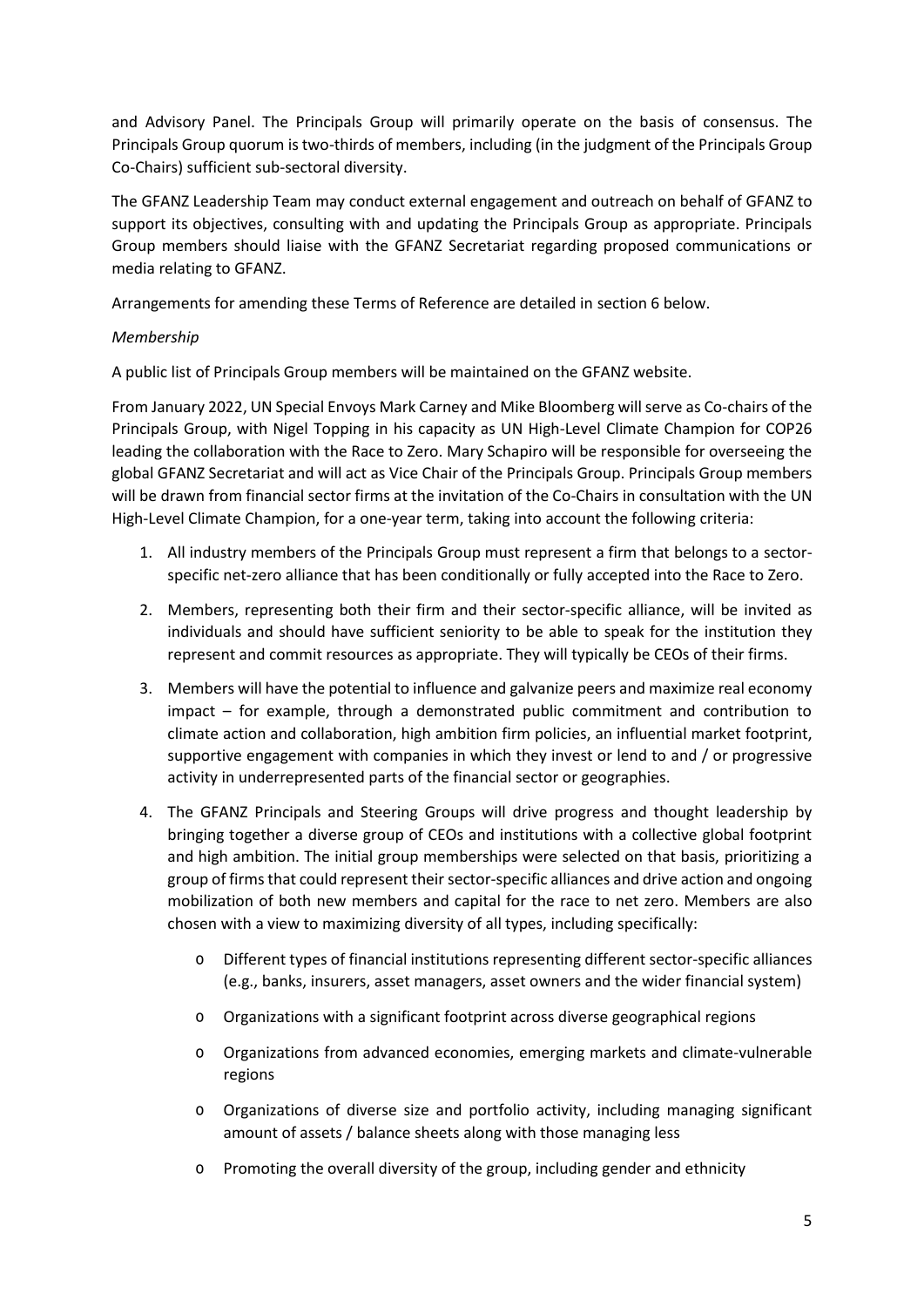5. Subject to the above, the Principals Group should be of an appropriate size to ensure manageable, meaningful discussions and respect logistical constraints.

Membership of the Principals Group is at the discretion of the Leadership Team who retain the right to review an individual's membership in exceptional circumstances.

The Principals Group membership will be reviewed on an annual basis, with a particular view to maximizing the group's impact whilst widening the group's diversity on these factors, which will be strengthened as GFANZ's membership is broadened through ongoing recruitment through the GFANZ sector-specific alliances.

In addition, the Leadership Team may at their discretion invite one or more additional *ex officio*  members to broaden the perspectives or expertise represented on the Principals Group. They may also appoint or invite non-speaking observer-members, particularly to increase connectivity with sector-specific alliances and other partners.

# **3. Steering Group**

# *Role*

The Steering Group will:

- 1. Ensure the smooth and effective functioning of the Principals Group, including engaging with the GFANZ Secretariat on key topics under consideration by the Principals Group and collaborating on actions
- 2. Ensure appropriate coordination and information flows with the finance sector-specific alliances – including managing communications from GFANZ to member firms with sufficient lead time. This also includes requests for alliance secretariats to engage their membership in GFANZ-sponsored campaigns and requests for reporting and metrics.
- 3. Review and comment upon GFANZ workplans in order to identify adjacencies with sectorspecific workstreams and initiatives and avoid duplication. The GFANZ Secretariat will keep sector-specific alliance secretariats informed of the progress and output of GFANZ workstreams and ensure that sector-specific alliance and networks inputs are acknowledged and properly attributed.
- 4. Engage the wider financial system and liaise with the Advisory Panel, ensuring views and updates are conveyed to the Principals Group as appropriate.
- 5. At its discretion, make recommendations to the Principals Group as appropriate (particularly regarding proposed GFANZ publications, statements, or recommendations) but the Steering Group will not itself make strategic decisions which impact GFANZ.

# *Membership*

The Steering Group meetings will be chaired by the head of the GFANZ Secretariat. Staff representatives of the Leadership Team may attend on an *ex officio* basis.

Steering Group members will include the following:

1. One staff representative from each CEO in the Principals Group, nominated by the relevant CEO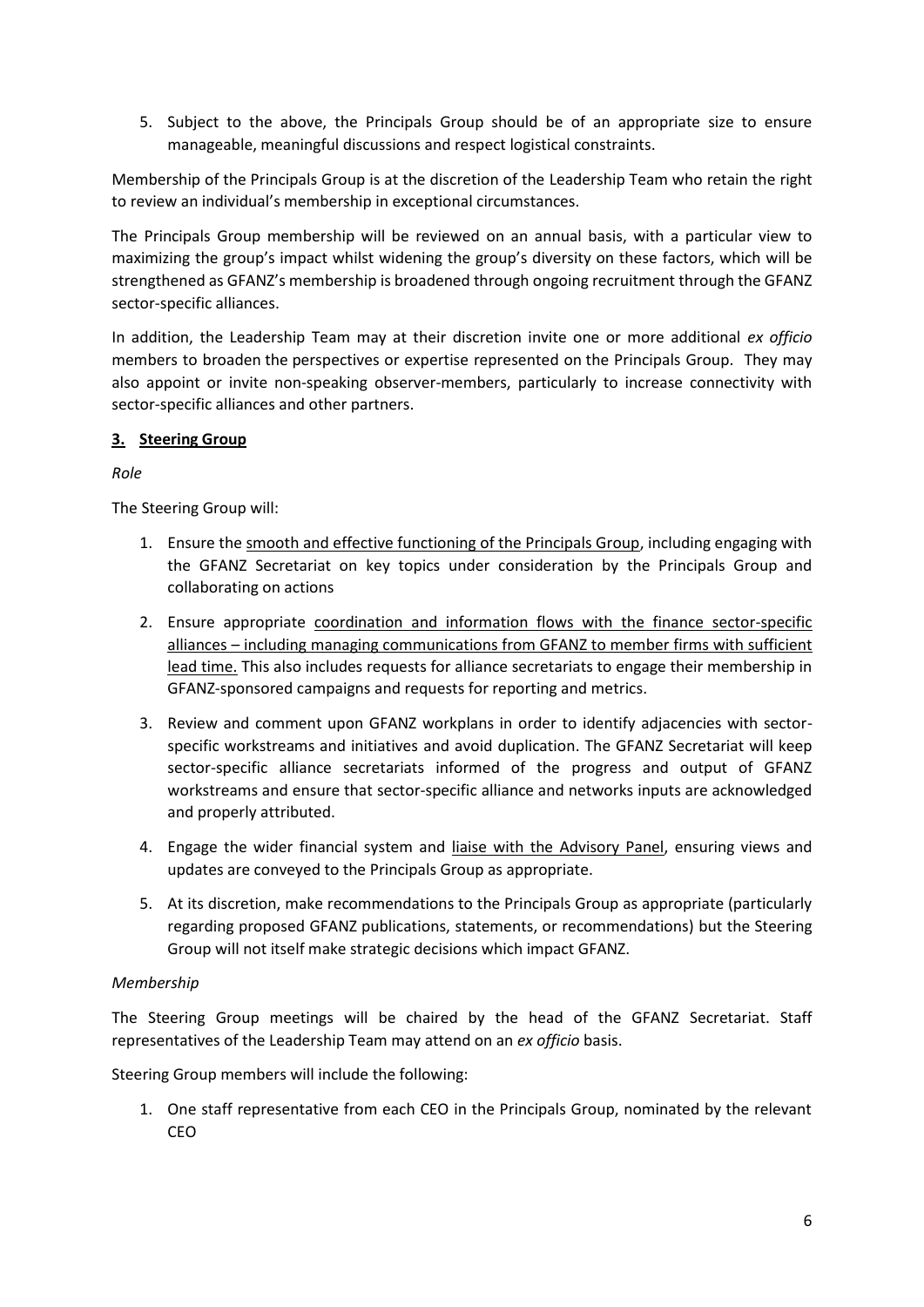- 2. One staff representative from the industry chairing each GFANZ sector-specific alliance, nominated by the relevant alliance
- 3. One senior representative from the secretariat of each GFANZ sector-specific alliance, nominated by the relevant alliance, so that all networks supporting alliances are represented.

Where organizations are invited to nominate members, they should take account of the membership criteria applied to the Principals Group (see above) to the extent relevant, including the diversity principles.

Alternates may only attend Steering Group meetings in exceptional circumstances with the prior agreement of the Steering Group Chair.

Steering Group membership will be reviewed after one year (or sooner, in exceptional circumstances), consistent with the approach to Principals Group membership.

### *External communications*

Steering Group members (including GFANZ sector-specific alliances) should seek approval from the GFANZ Secretariat regarding proposed external communications or media relating to GFANZ.

### *Supporting groups*

Steering Group sub-groups and taskforces may be established to support collaboration on particular topics, CEO-led workstreams or deliverables (e.g., a topic-focused sub-group or communications subgroup). These will involve individuals from outside the Steering Group as appropriate to ensure participation and representation from a wide range of GFANZ members.

# **4. Advisory Panel**

# *See full Advisory Panel Terms of Refernece in addendum*

*Role*

To leverage the existing expertise and momentum across the climate action community, a technical Advisory Panel will be established to:

- 1. Help make links across the climate action landscape, ensuring cross-system collaboration, joining up efforts and minimizing duplication
- 2. Represent a diverse range of viewpoints
- 3. Drive ambition and help GFANZ reflect, amplify, and influence best practice in the most robust way

The Advisory Panel will do this by providing advice as input to the Steering Group and the Principals Group on the work of GFANZ. The input will be shared with relevant workstreams and governing bodies by the Secretariat. Given the focus of GFANZ, this will naturally be centered on the net zero agenda, although broader topics may be raised where these are directly relevant to the work of GFANZ.

# *Membership*

The Advisory Panel Chair will be appointed by the GFANZ Leadership Team. Staff of the UN High Level Climate Action Champions and the Leadership Team will attend meetings on an *ex officio* basis.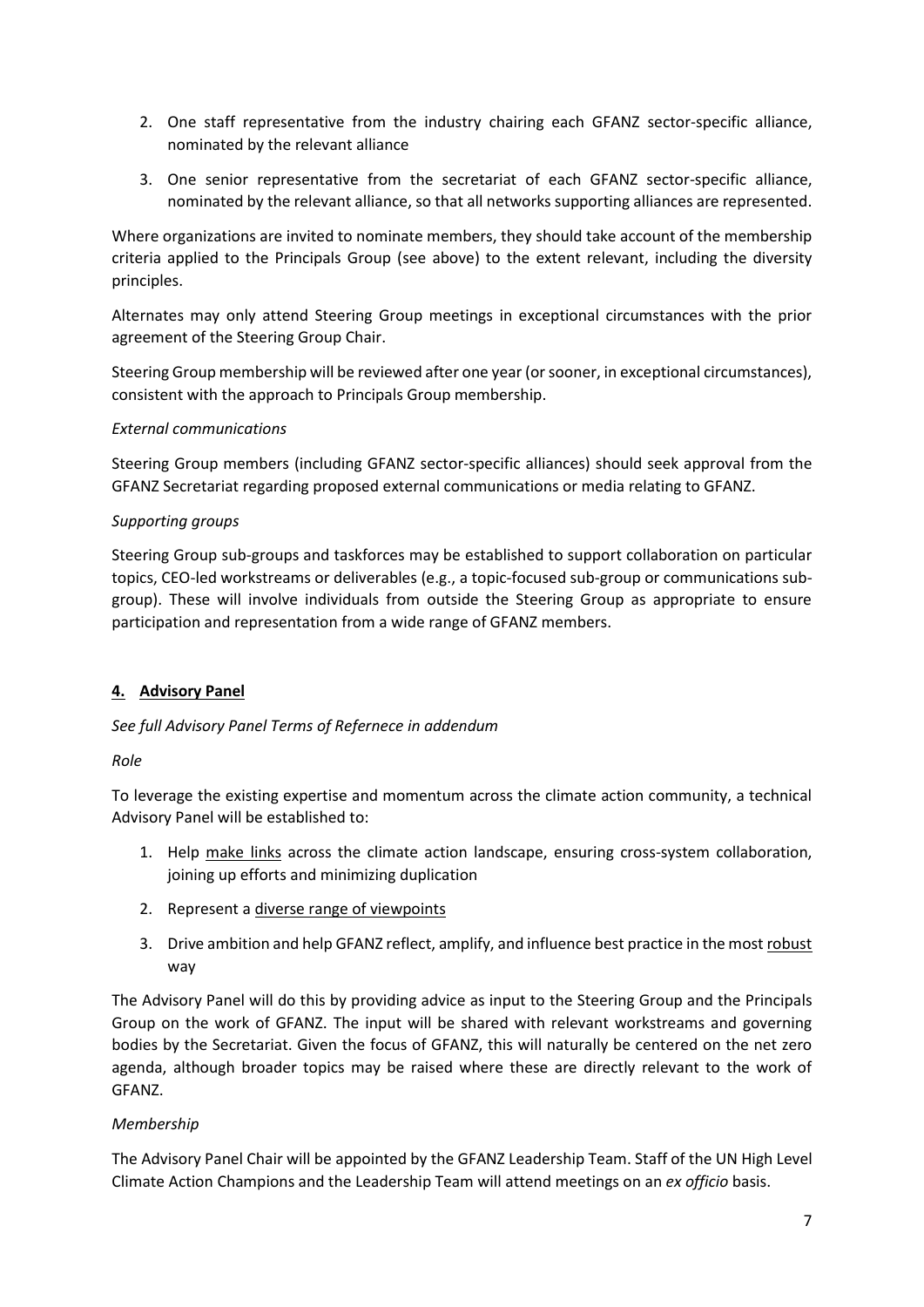Members will be drawn from technical climate action groups, particularly those with relevant financial institution-facing work and expertise. They will be appointed for a one-year term, taking into account the diversity principles noted above.

# **5. Wider stakeholders**

Stakeholders not represented on the Principals Group, Steering Group or Advisory Panel will have opportunities to contribute directly and indirectly through engagement in the ongoing work of member sector-specific alliances and partners, GFANZ workstreams, roundtables, and other activities as appropriate.

# **6. Amendment**

These Terms of Reference may be amended by the Leadership Team, after inclusive consultation as appropriate.

Sector-specific alliances and their supporting networks will be consulted on any amendments that might affect their role or work.

# **7. Confidentiality, competition law and conflicts of interest**

# *Confidentiality*

Any non-public information disclosed, or opinions expressed during meetings will be treated as confidential unless and until the group has authorized their public release.

Members may be exposed to sensitive information and, potentially, to material nonpublic information in the course of their work. It is understood that members' staff may see some documents relating to meetings, but unnecessary involvement of third parties in handling this material is strongly discouraged. Members are reminded of their legal obligations in relation to material non-public information, including under relevant market abuse regulations.

In all cases where third parties are provided access to documents relating to meetings (e.g., assistants or advisors), individual members are responsible for ensuring that those third parties are aware of and respect the confidentiality and sensitivity which attaches to the discussions and documents in question.

# *Competition law*

GFANZ members, participants and the additional private and public sectors organizations with which GFANZ members may collaborate, are directed to, and should familiarize themselves with, the **Annex** "GFANZ Antitrust Guiding Principles (Effective Date: February 14, 2022)" (the "**Antitrust Guiding Principles**"), in particular Section 2 (*Disclaimer -* including regarding responsibility for obtaining independent legal advice, and escalation of concerns regarding competition law compliance).

Particular care will need to be exercised in order to make sure that members and participants familiarize themselves with the concept of competitively sensitive information and do not unilaterally disclose or exchange it under any circumstance. If the disclosure or exchange of potentially competitively sensitive information is absolutely necessary for the legitimate purposes of the group,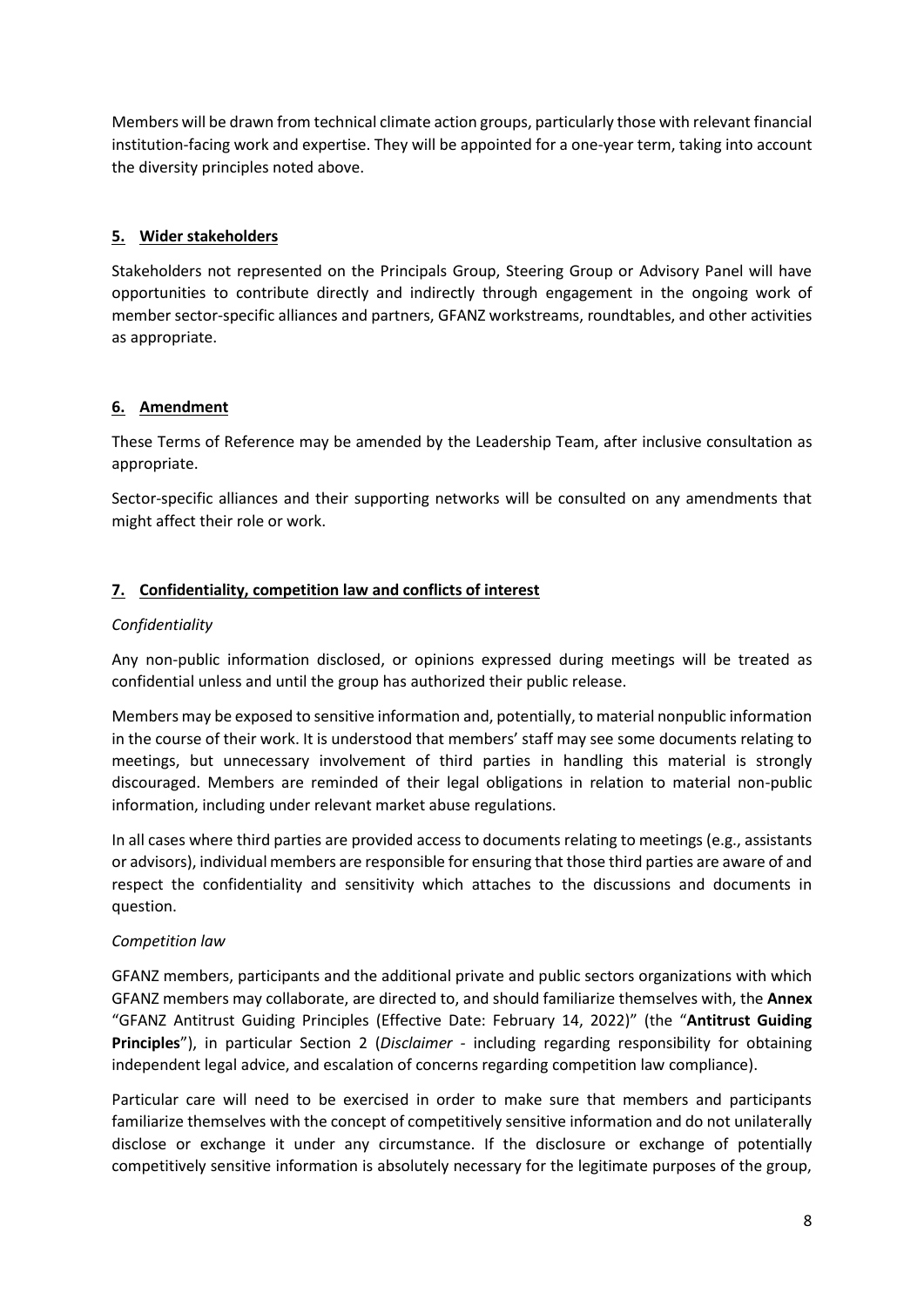procedures will need to be put in place to make sure that the information is suitably anonymized and aggregated and can be shared in compliance with all relevant laws. *See further Section 3.1 (Information exchange) of the Antitrust Guiding Principles*.

# *Conflicts of interest*

Any actual or potential conflicts of interest by members or participants (or their representatives) should be noted by the relevant individual and passed back to the chair of the group. The chair will assess and consider possible actions, including the replacement of conflicted members as necessary.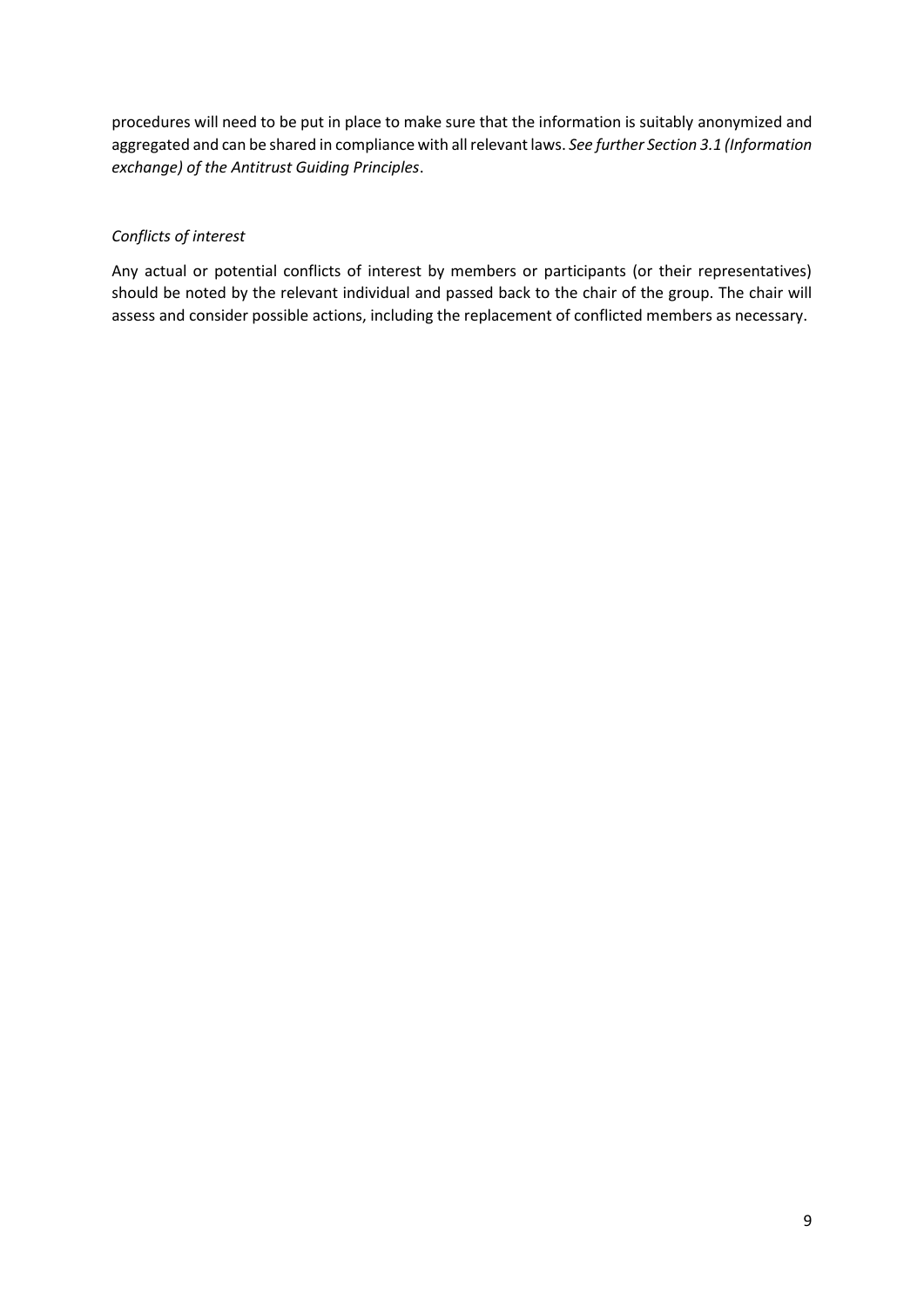### **Annex: GFANZ Antitrust Guiding Principles (Effective Date: February 14, 2022)**

### **1 Purpose**

These Antitrust Guiding Principles are intended to provide high-level guidance to assist the GFANZ Members, and the additional private and public sector organisations with which GFANZ Members may collaborate, to identify potential antitrust risks and implement practices which may assist in mitigating such risks in respect of their broader operations.

### **2 Disclaimer**

These Antitrust Guiding Principles are not a substitute for legal advice. GFANZ Members, and any additional private or public sector organisations who collaborate with GFANZ Members, are responsible for obtaining its own independent legal counsel regarding matters relating to the GFANZ. Counsel providing legal advice to any member of the GFANZ is counsel to the member that retained such counsel, not counsel to GFANZ.

Given antitrust regulation varies heavily depending on the jurisdiction, local legal advice should always be sought.

### **2.1 Concerns regarding antitrust law compliance**

If a GFANZ Member or participant has concerns about any discussions from an antitrust law compliance perspective (for e.g., due to sharing competitively sensitive information) they should make their concerns known to the meeting as a whole, and the discussion giving rise to those concerns should cease. If they do not cease, the members or participants concerned should leave the relevant meeting, pending the receipt of legal advice from their advisers.

To the extent that any participant is unclear of any responsibilities stemming from the Antitrust Guiding Principles, they should consult the legal and/or compliance teams at their respective institution for further guidance.

# **3 Guiding Principles**

### **3.1 Information exchange**

The GFANZ and the various sector-specific alliances are likely to be in receipt of large volumes of information given their coordination roles in respect of the coalition and various projects.

As a 'golden rule', GFANZ Members should continue to compete with each other independently outside the context of the GFANZ and care should be taken to ensure GFANZ discussions do not 'spill over' to sensitive information regarding markets in which the parties are competing

In order to avoid antitrust concerns, the competitive sensitivity of the relevant information to be shared will need to be analysed in the context of each particular project / activity. Particular care will need to be exercised in order to make sure that GFANZ Members and participants familiarise themselves with the concept of competitively sensitive information.

Where any sensitive information is to be shared, mitigation practices should always be followed:

**3.1.1** Information disclosed is limited to non-highly sensitive information that is strictly necessary for the purpose (e.g., when setting targets or funding commitments, GFANZ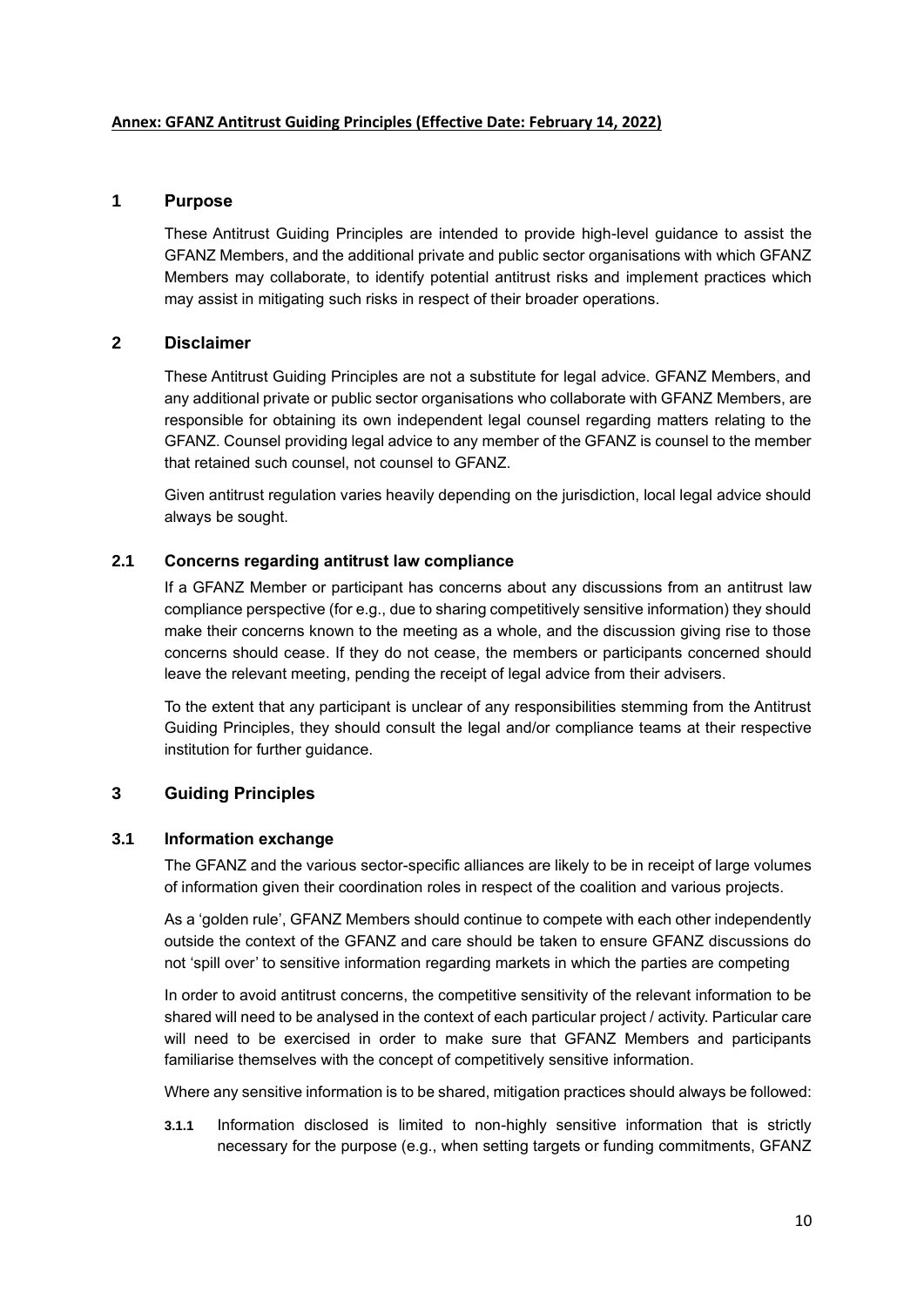Members must not exchange non-public details of their commercial strategy with their competitors (such as how their portfolios will align with those targets / commitments));

- **3.1.2** Information disclosed is used only for the purpose for which it was disclosed (e.g., the specific project or target reporting to which it relates) and is kept separate from all other business information;
- **3.1.3** Information and documents collected should be returned to owners or destroyed after cessation of the relevant project; and
- **3.1.4** Proper records of meetings should be kept, including agendas, attendance and detailed minutes.

Exchange of highly sensitive information (e.g., granular, forward looking pricing information and other competitively sensitive information) should generally be avoided entirely. Where exchange of highly sensitive information is strictly required (e.g., the exchange of information for measuring financing and investment targets or emission targets) this should be subject to independent legal advice (which will typically require appropriate confidentiality agreements are put in place, as well as potentially other measures).

### **3.2 Standardisation and setting "best practices"**

When setting best practices, GFANZ Members should ensure that participation in adopting the best practice / standard is unrestricted and that the procedure for adopting these is transparent, does not contain obligations to comply and, where relevant, that access to such best practices / standards are provided on fair, reasonable and non-discriminatory grounds. GFANZ Members must also ensure, when discussing best practices, that they do not disclose competitive sensitive information to their competitors.

### **3.3 Benchmarking**

When setting benchmarks, GFANZ members should ensure that these benchmarks and the discussions surrounding these do not lead to co-ordination or anti-competitive information exchange which go beyond what is strictly necessary for establishing the relevant benchmark (e.g., emission reduction targets). They must not exchange any non-public plans (e.g., as to how their commercial strategy will align with those benchmarks) with their competitors.

### **3.4 Membership / participation requirements and selection of initiatives for endorsement**

Antitrust laws do not in general impose an obligation on companies to accept others as partners in ventures. Accordingly, companies are generally free to select as partners whom they see fit for particular projects. However, there is a risk that the selection process for GFANZ Membership or private organisation collaborators, or in selecting initiatives for endorsement, could lead to allegations of excluding competitors / coordination.

Therefore, as matters of best practice:

- **3.4.1** GFANZ needs to ensure that any membership and selection process, both in terms of GFANZ membership and when selecting initiatives for endorsement, is objective and non-discriminatory.
- **3.4.2** Such criteria should be applied uniformly.
- **3.4.3** Where possible, such criteria should be transparent and well-documented; and
- **3.4.4** If criteria require subjective judgement / discretion, reasons should be given for declining membership / endorsement.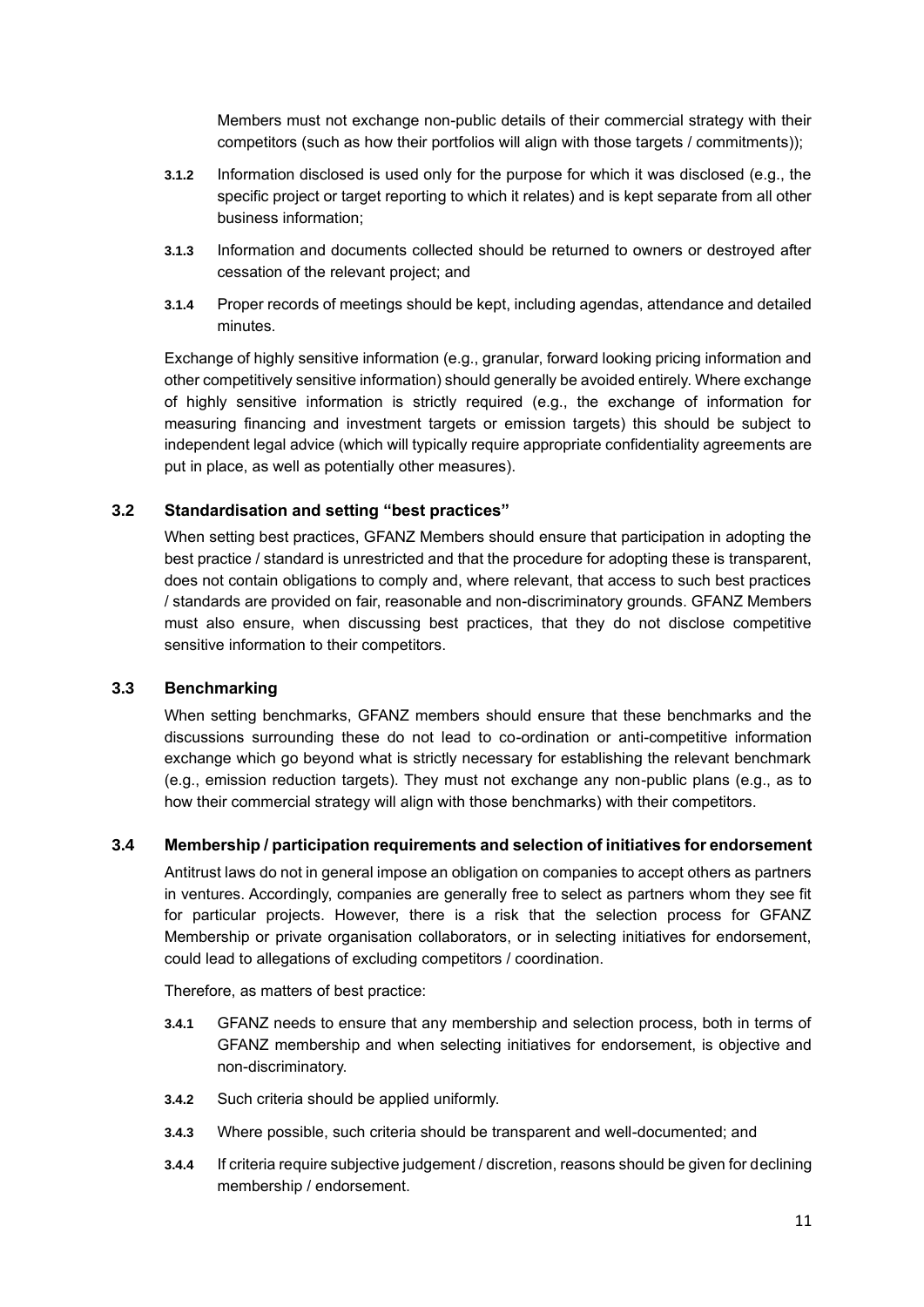### **3.5 Co-ordination of competitors**

The GFANZ may require institutions who are ordinarily competitors to participate in joint arrangements, e.g., for financing or otherwise. Such arrangements are likely to be justified where they are directly related and necessary to the implementation of the transaction / project (e.g., where it is more efficient for the parties to bring complementary skill sets together), though this (incl. the benefit to the project / relevant country) should be clearly documented.

However, antitrust law does prevent companies from making written (or oral) agreements, or concerted practices<sup>3</sup> that distort competition or are intended to distort competition. It also prohibits any other form of agreement with a similar purpose or effect, whether it is binding or non-binding, formal or informal (such as a "gentlemen's agreement"). So called "hardcore" examples of such agreements which are prohibited by antitrust law relate to things such as price-fixing, market sharing, or bid rigging. Care should always be taken to ensure anticompetitive agreements are avoided in all instances of the GFANZ coalition's operation and independent legal advice should be sought where there are any queries.

### **3.6 Facilitation of anti-competitive behaviour**

The GFANZ may be viewed as facilitating anti-competitive behaviour, including playing a central role in potential "hub and spoke" information exchange, even if they do not directly participate in the relevant market.

To mitigate facilitation risks:

- **3.6.1** Project participants should carefully monitor the use of any data / resources provided to potential competitors to ensure it is being handled in line with the mitigation practices identified in respect of information exchange above, and monitor for potential impacts on the relevant markets more broadly.
- **3.6.2** The GFANZ should emphasise to any private organisation and third-party collaborators the importance of compliance with relevant antitrust rules.

<sup>&</sup>lt;sup>3</sup> A concerted practice exists if consensus between competitors, whereby practical cooperation is knowingly substituted for competition, is brought about by direct or indirect contact. The mere disclosure of commercially sensitive information to a competitor, for example, may be illegal, even if there is no evidence of an agreement to act on that information. Parallel behaviour (e.g., similar price increases in response to increased costs) arising from wholly unilateral decisions by each company, is not of itself unlawful. However, antitrust authorities may suspect that any parallel behaviour is agreed or the result of a concerted practice, unless you can prove that any contact between competitors is for a legitimate business purpose. Therefore, it is generally preferable to keep any contacts with competitors to the strict minimum necessary for your lawful business purposes.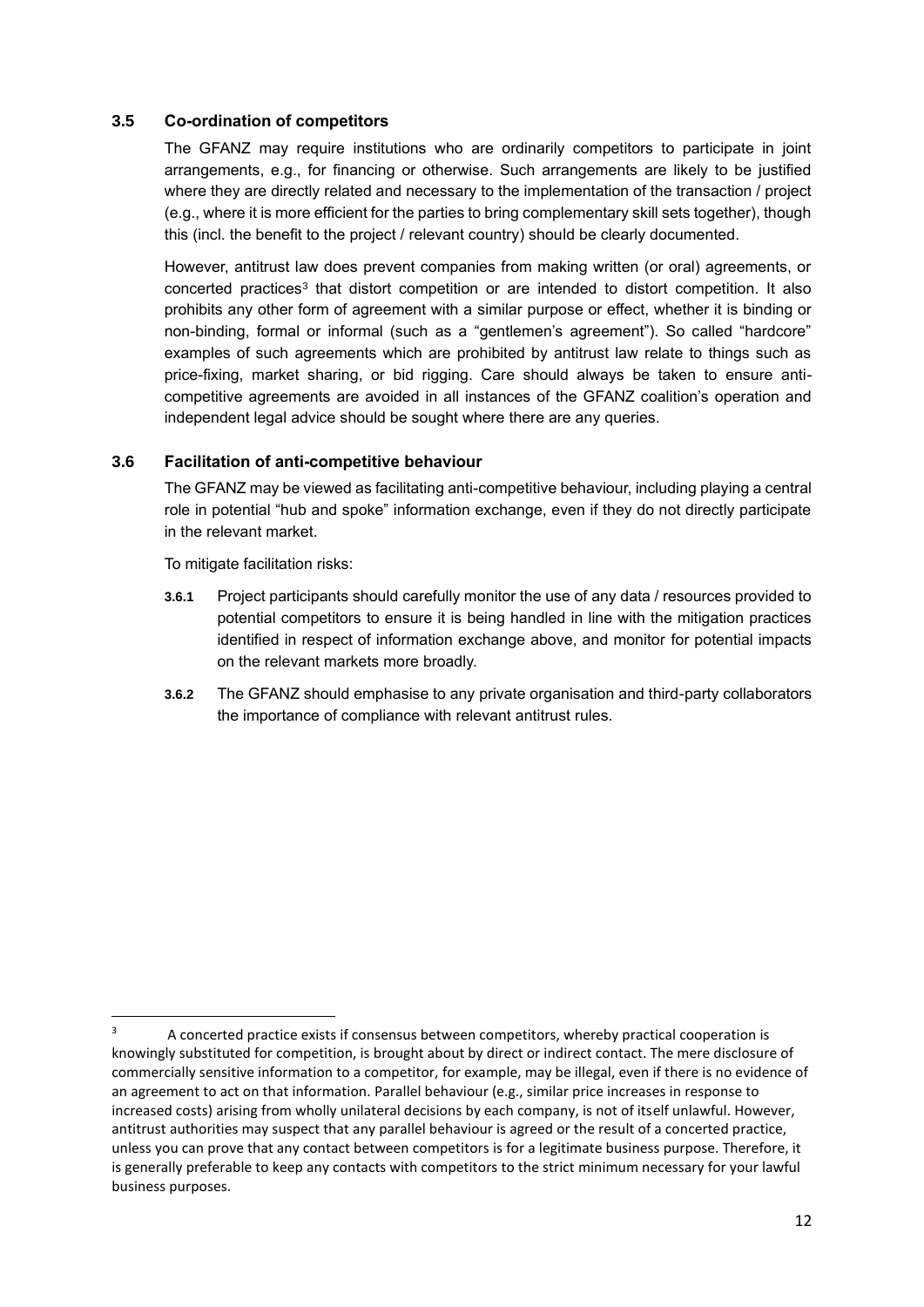### **ADDENDUM: GFANZ Advisory Panel Terms of Reference**

This addendum to the Terms of Reference for the Glasgow Financial Alliance for Net Zero (GFANZ) sets out supplemental arrangements relating to the Advisory Panel. These provisions supersede section 4 (Advisory Panel) of the wider Terms of Reference.

For the avoidance of doubt, the wider Terms of Reference continue to apply to the Advisory Panel unless expressly stated otherwise, including section 6 (Amendment) and section 7 (Confidentiality, competition law and conflicts of interest).

### *I. Role and responsibilities*

The role of the technical GFANZ Advisory Panel is to:

- 1. Provide strategic and technical advice, guidance and subject matter expertise as input to GFANZ and its workstreams
- 2. Help make links across the climate action landscape and with GFANZ workstreams, ensuring cross-system collaboration, joining up efforts and minimising duplication
- 3. Contribute and represent a *diverse range of viewpoints* across the technical climate action landscape
- 4. Drive ambition and help GFANZ reflect, amplify and influence best practice in the most robust way that leverages existing expertise and momentum
- 5. Where appropriate, facilitate constructive engagement between GFANZ workstreams and wider civil society as relevant, respecting at all times the confidentiality of non-public work and discussions of GFANZ

Given the focus of GFANZ, the Advisory Panel's input will naturally be centered on the net zero agenda and the role of the financial system within that and the Race to Zero, although broader topics (e.g., pertaining to climate resilience) may be raised where these are directly relevant to the work of GFANZ.

The responsibilities of Advisory Panel members are to:

- 1. Provide relevant subject matter expertise related to the net zero agenda, reflecting as appropriate any views and feedback based on civil society engagement and outreach outside the Advisory Panel
- 2. Advise on strategic priorities and approaches to the implementation of GFANZ workstreams, and act as a sounding board regarding potential publications related to the workstreams
- 3. Convened by the GFANZ secretariat, provide the required input to GFANZ workstreams (and, as appropriate, the Steering Group and /or Principals Group)

Organizations appointed to the Advisory Panel will be asked to nominate an individual as their named representative. Alternates may attend Advisory Panel meetings where necessary with prior notification to the GFANZ Secretariat. The GFANZ Secretariat reserves the right to request a specific representative from participating organizations to help ensure the Advisory Panel reflects a balance of expertise as well as diversity of perspectives and representation. Where an Advisory Panel member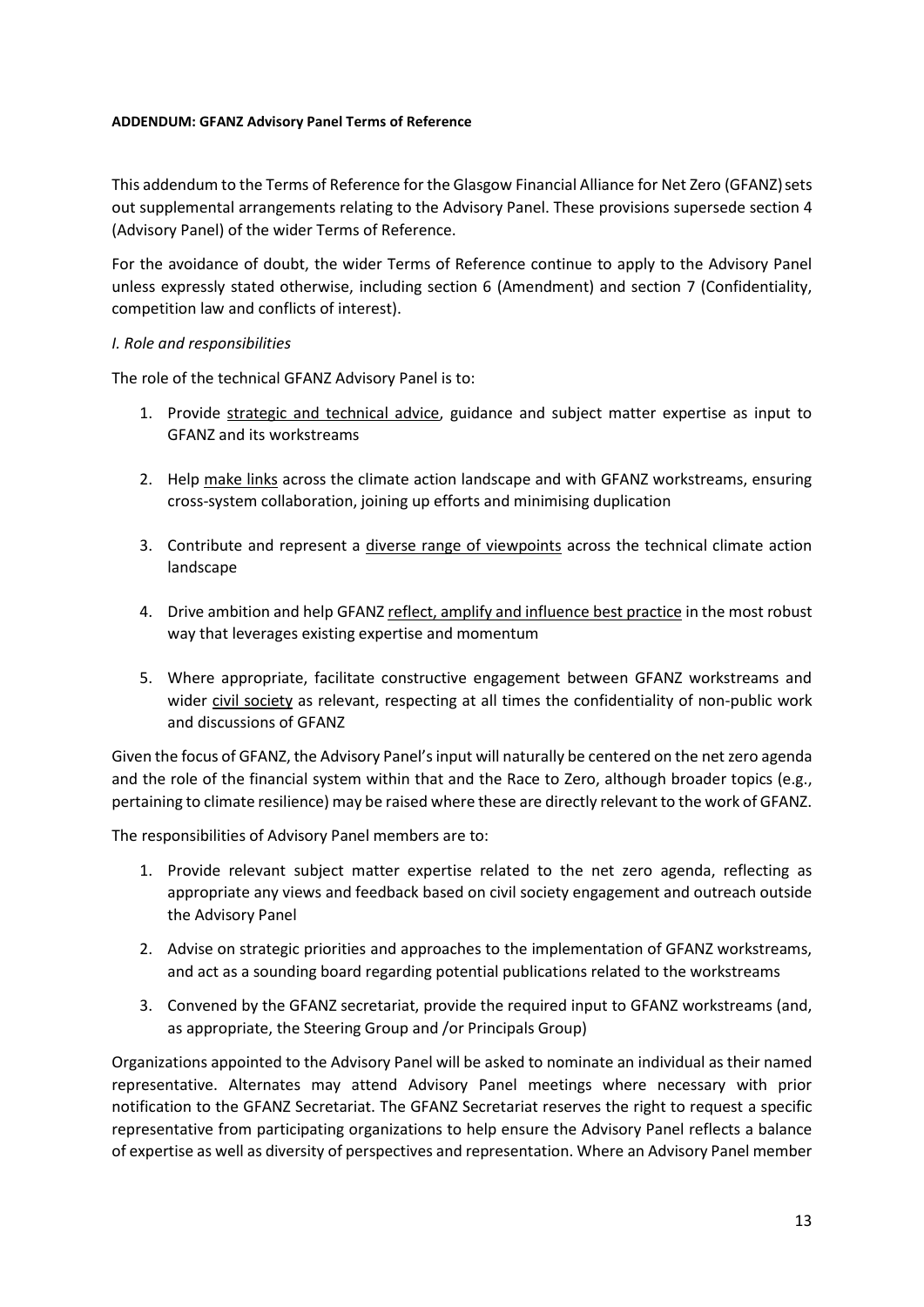participates as an adviser in a GFANZ workstream (see III below), they are encouraged to ensure the same named representative attends workstream discussions to ensure continuity.

# *II. Membership*

The Chair will be appointed by the GFANZ Leadership Team for a one-year term. The Chair of the Advisory Panel will be invited to GFANZ CEO Principals Group meetings, to ensure views of the Panel are reflected in discussions.

Members will be drawn from technical climate action groups, taking into account their relevant work and expertise (particularly financial-sector-facing), their potential contribution to the goals of the Advisory Panel as outlined in (I) above, and their ability to support the diversity of GFANZ in all its forms (e.g., geographic, sub-sectoral, gender and racial or ethnic). Subject to this, the Advisory Panel will be of an appropriate size to ensure manageable, meaningful discussions and respect logistical constraints.

Participation in and membership of the Advisory Panel is at the discretion of the GFANZ Leadership Team, in consultation with the Advisory Panel Chair as appropriate. They retain the right to suspend an organization or individual's participation in exceptional circumstances.

Staff of the Leadership Team will attend meetings on an *ex officio* basis.

A public list of Advisory Panel members will be maintained on the GFANZ website.

### *III. Interface with CEO workstreams*

To help translate the financial sector's net zero ambition into near-term actions, the Principals Group has established workstreams to drive forward deliverables that will support financial institutions with implementing their net zero commitments and promote the systemic change needed to achieve a net zero global economy. Each workstream is sponsored by one or more Principals Group members and led by their respective staff along with a group of practitioners representing GFANZ members.

To maximize robustness of the workstreams and support upward convergence with existing credible work, Advisory Panel members may be invited to provide input to the workstreams as technical and strategic advisers. This will be threefold:

- 1. the Advisory Panel will meet regularly to receive updates and advise on progress and plans for the workstreams
- 2. facilitated by the GFANZ Secretariat, one or more Advisory Panel members may be invited to provide ad hoc input or expertise on specific topics being considered by workstreams
- 3. in addition, facilitated by the GFANZ Secretariat, Advisory Panel members may be invited to participate in individual workstreams in an advisory capacity. Workstream staff leads will determine the overall composition of the GFANZ member firms and advisers in their respective workstreams, with support from the GFANZ Secretariat.

Workstream leads and members (and, as appropriate, the GFANZ Steering Group and Principals Group) will be expected to take due account of strategic and technical advice from workstream advisers and the wider Advisory Panel, as important inputs to maximize the ambition and credibility of the workstream targets and outputs, and of GFANZ.

Any formal recommendations, or publications in the name of the GFANZ Principals Group will be subject to the review and approval of the Principals Group and its Co-Chairs, taking into account any recommendations of the Steering Group and the Advisory Panel.